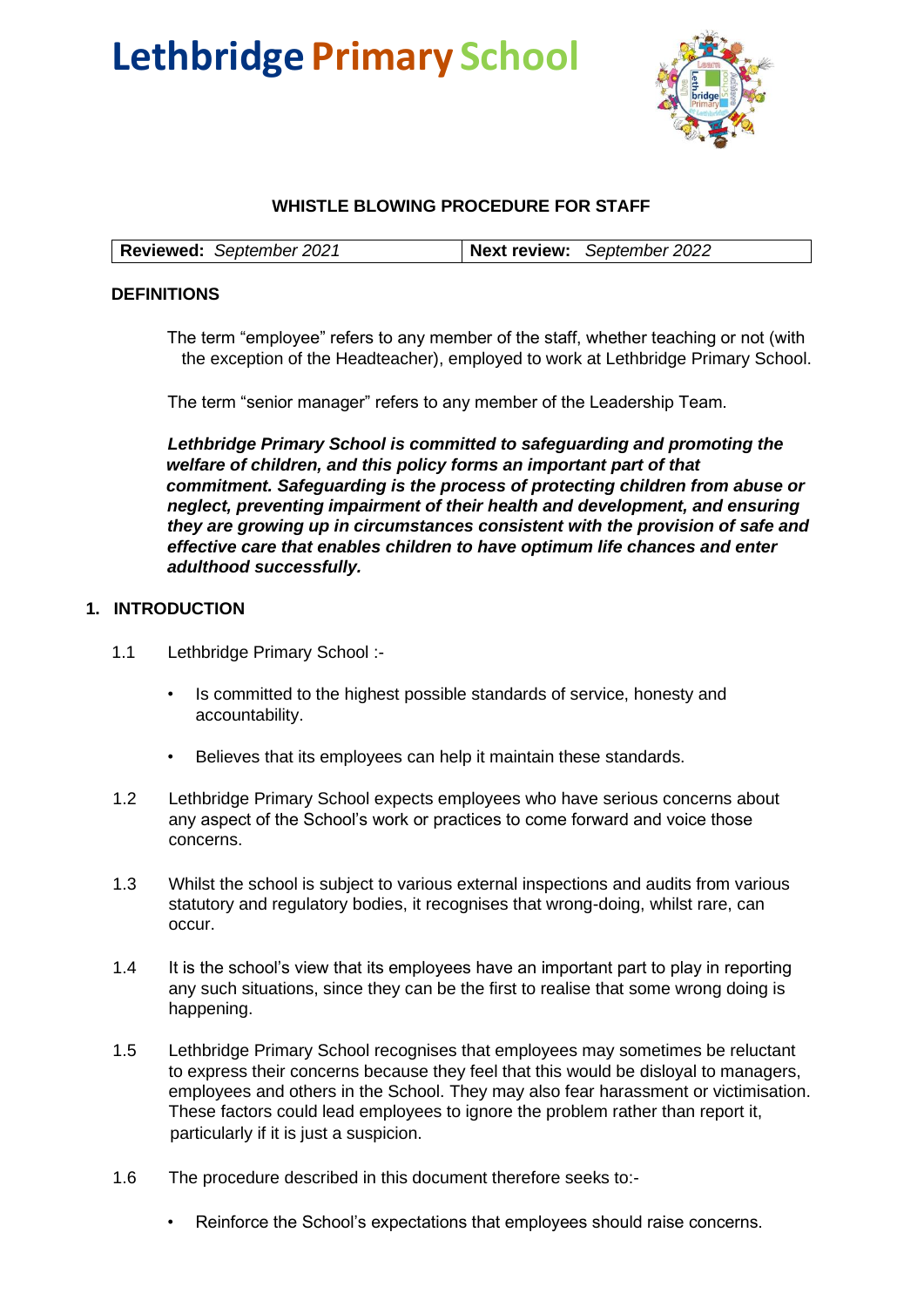- Provide employees with internal procedures for raising concerns.
- Provide employees with an entitlement to feedback on any concerns raised.
- Reassure employees that they will be protected from victimisation or harassment if they raise any concerns.
- Enable employees to take matters further if they are not satisfied with the School's response.
- 1.7 Lethbridge Primary School recognises that the application of this policy will involve taking the necessary action to investigate concerns and apply relevant sanctions, including any action necessary to support individual employees who have identified concerns. Where the concerns relate to Trustees or other persons outside of the School's employment, the appropriate School procedures will be applied.

## **2. AIMS OF THE WHISTLE BLOWING POLICY**

- 2.1 The Whistle Blowing Policy is intended to cover situations where employees become concerned about wrong doing at work by other employees, Governors, Trustees, suppliers, contractors or others acting on behalf of Lethbridge Primary School. The concerns could be about acts or omissions, which have led, or could lead to future wrong doing within the Academy or in other School activities. These include:-
	- Conduct which is against the law, a miscarriage of justice, or fails to meet a legal obligation.
	- Financial irregularities including fraud, corruption or unauthorised use of public funds.
	- Failure to observe health and safety regulations, or action which involves risks to the public or other employees.
	- Action causing major harm to the environment.
	- Employees claiming benefits to which they are not entitled.
	- Sexual, racial, physical, or other abuse of pupils or colleagues.
	- Other cases of malpractice, negligent, unprofessional or unethical behaviour.
	- Concealment of any of the above.
- 2.2 Lethbridge Primary School believes that the procedures described in this document will provide employees with the means to raise issues internally but is also recognises that there may be exceptional occasions where external disclosure is appropriate.
- 2.3 The Whistle Blowing Policy should not be used for employees to raise issues or make complaints about their own employment. These should be dealt with through the Grievance or other appropriate personnel procedures.

#### **3. SAFEGUARDS FOR EMPLOYEES**

3.1 Lethbridge Primary School recognises that employees may sometimes be reluctant to raise concerns, and therefore stresses the following safeguards:

#### **Protecting the Whistle Blower**

3.2 The Academy Trust will protect employees who raise a concern from harassment / victimisation (including informal pressures). It will investigate any claims of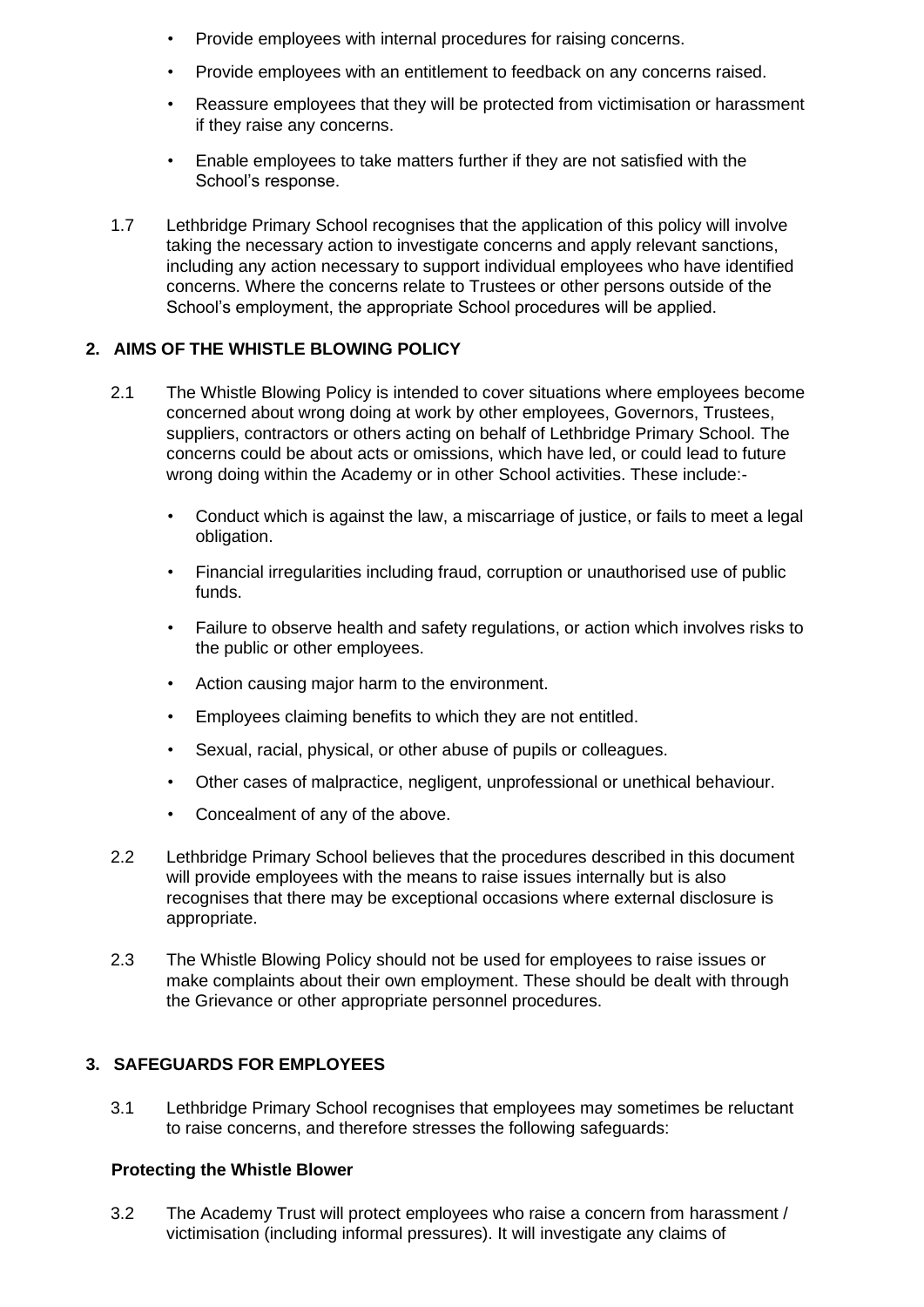harassment / victimisation and depending on the outcome, may take disciplinary action.

3.3 Employees should only make allegations in good faith and where there is a reasonable suspicion that wrong-doing has occurred, is occurring or will occur. If it is established that an employee has made allegations maliciously or for personal advantage disciplinary action may be taken against that employee.

## **Confidentiality**

- 3.4 All reported wrong doings will be treated in confidence, with every effort made by the Academy Trust not to reveal an employee's identity if they so wish. At the appropriate time, however, an employee may need to come forward as a witness.
- 3.5 Employees raising concerns under this policy, and any person to whom allegations are disclosed, must ensure that they maintain the necessary confidentiality towards service users, i.e. pupils, parents and the wider School community.

## **Anonymous Allegations**

- 3.6 This policy encourages employees to put their name to the allegation whenever possible. All allegations will be investigated, although employees need to be aware that anonymous allegations are much less powerful and are more difficult to act upon. In considering an anonymous allegation, the following factors will be taken into account:
	- The seriousness of the matter raised.
	- The credibility of the allegation made.
	- The likelihood of obtaining information from other sources which can confirm the allegation.

# **4. WHO TO CONTACT TO RAISE A CONCERN**

- 4.1 Employees should, when raising an issue, make it clear that it is as part of the Whistle Blowing Policy. Details should also, where possible, be provided in writing.
- 4.2 In most situations an employee should raise concerns about wrong-doing with the Headteacher or an appropriate senior colleague.
- 4.3 If the response is unsatisfactory, or the employee believes that the Headteacher or senior colleague is involved in, or has condoned or taken no action on, the wrong doing, the employee should raise the issue with the Chair of Governors.
- 4.4 In some situations an employee may wish to take advice from and / or involve a colleague or RTPA / Trade Union representative. They may also be present during any subsequent meetings or interviews.

#### **5. HOW THE ACADEMY TRUST WILL RESPOND**

- 5.1 Depending upon the nature of the alleged wrong-doing, the School will arrange for the matter to be:
	- Investigated internally by School Management or Governor representatives.
	- Referred to the Audit Commission or be investigated as part of an independent inquiry and / or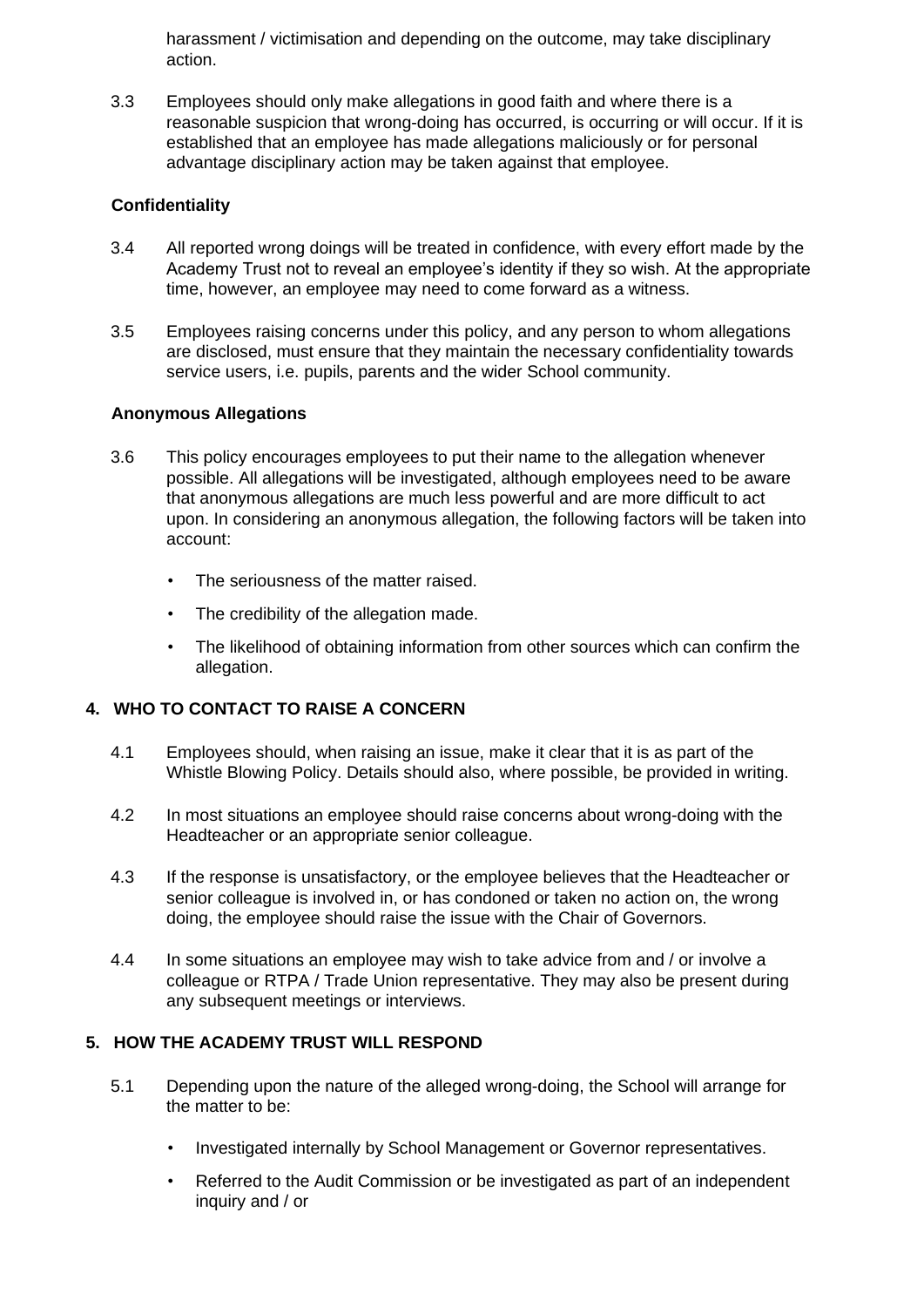- Referred to the police, other external enforcement agency (e.g. Health and Safety Executive, the Environment Agency) or the appropriate Government Department.
- 5.2 Any cases raised under this procedure, which are notified to the School will be registered with the Responsible Officer, who will monitor the situation and ensure that the matter is progressed.
- 5.3 In some situations the problem may be resolved without the need for a major investigation. If urgent action is required, this will be taken immediately.
- 5.4 The employee raising the concern will be written to, within 10 working days of the concern being raised, by the person contacted by the employee. The letter will acknowledge receipt of the concern and indicate how it is proposed to deal with the matter.
- 5.5 The Academy Trust will ensure that employees raising concerns receive feedback within 30 working days on the action taken. Subject to any legal constraints, the employee will be informed of the outcome, or the reason for delay in any investigation.
- 5.6 The Academy Trust will provide support to the employee raising the concern in any subsequent developments. For instance, if they are required to give evidence in criminal or disciplinary proceedings arrangements will be made to provide advice about procedures.
- 5.7 If the employee subsequently feels victimised or harassed, as a result of raising a concern in accordance with this policy, they should advise the person they originally contacted or anyone from the list in paragraph 4.4.
- 5.8 If the employee is dissatisfied with the outcome of the internal procedure followed they may notify the Chair of Governors.

# **6. WHAT SHOULD EMPLOYEES DO IF THEY ARE NOT SATISFIED WITH THE SCHOOL'S RESPONSE**

- 6.1 Lethbridge Primary School considers that the Whistle Blowing Policy provides effective mechanisms for employees to raise concerns internally. It establishes a range of contact persons in the school. A Responsible Officer will be identified to oversee the application of the procedure in cases which are referred beyond the School and where Lethbridge Primary School has relevant powers to act (see 7.1).
- 6.2 The Public Interest Disclosure Act 1998 provides some employment protection rights to individuals who "blow the whistle" outside their organisation. However, the types of information, and the situations in which concerns are disclosed externally, are tightly defined in the legislation. The Act only protects those making disclosures which are considered to be in the public interest and therefore not all issues listed in paragraph 2.1 would be covered. Employees need to be careful and take advice before making an external disclosure and they should normally have used the internal procedure first.
- 6.3 The Academy Trust must, however, reserve the right to take disciplinary action against an employee where an external disclosure is made which is damaging to the School and is not protected under the terms of the Act.
- 6.4 If the employee is dissatisfied with The School's response through its internal procedures, they can consider contacting an external organisation. However, Lethbridge Primary School would not expect employees to make disclosures to the